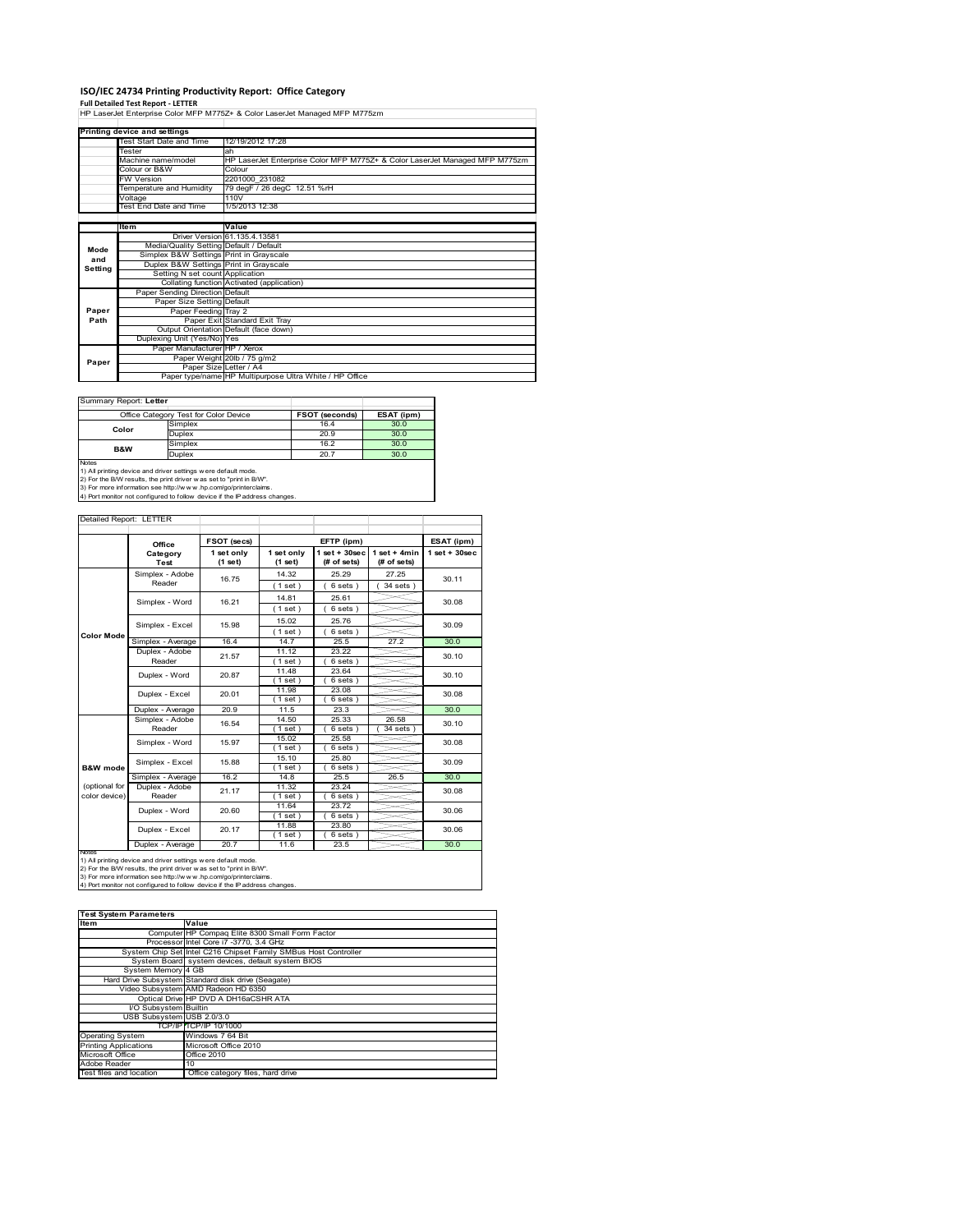#### **ISO/IEC 24734 Printing Productivity Report: Office Category Full Detailed Test Report ‐ A4**

HP LaserJet Enterprise Color MFP M775Z+ & Color LaserJet Managed MFP M775zm

|         | Printing device and settings            |                                                                             |
|---------|-----------------------------------------|-----------------------------------------------------------------------------|
|         | Test Start Date and Time                | 12/19/2012 17:28                                                            |
|         | Tester                                  | ah                                                                          |
|         | Machine name/model                      | HP LaserJet Enterprise Color MFP M775Z+ & Color LaserJet Managed MFP M775zm |
|         | Colour or B&W                           | Colour                                                                      |
|         | <b>FW Version</b>                       | 2201000 231082                                                              |
|         | Temperature and Humidity                | 79 degF / 26 degC 12.51 %rH                                                 |
|         | Voltage                                 | 110V                                                                        |
|         | Test End Date and Time                  | 1/5/2013 12:38                                                              |
|         |                                         |                                                                             |
|         | <b>Item</b>                             | Value                                                                       |
|         |                                         | Driver Version 61.135.4.13581                                               |
| Mode    | Media/Quality Setting Default / Default |                                                                             |
| and     | Simplex B&W Settings Print in Grayscale |                                                                             |
| Setting | Duplex B&W Settings Print in Grayscale  |                                                                             |
|         | Setting N set count Application         |                                                                             |
|         |                                         | Collating function Activated (application)                                  |
|         | Paper Sending Direction Default         |                                                                             |
|         | Paper Size Setting Default              |                                                                             |
| Paper   | Paper Feeding Tray 2                    |                                                                             |
| Path    |                                         | Paper Exit Standard Exit Tray                                               |
|         |                                         | Output Orientation Default (face down)                                      |
|         | Duplexing Unit (Yes/No) Yes             |                                                                             |
|         | Paper Manufacturer HP / Xerox           |                                                                             |
| Paper   |                                         | Paper Weight 20lb / 75 g/m2                                                 |
|         |                                         | Paper Size Letter / A4                                                      |
|         |                                         | Paper type/name HP Multipurpose Ultra White / HP Office                     |

Summary Report: **A4**

|                                                               | Office Category Test for Color Device | FSOT (seconds) | ESAT (ipm) |  |  |  |
|---------------------------------------------------------------|---------------------------------------|----------------|------------|--|--|--|
| Colour                                                        | Simplex                               | 16.3           | 30.1       |  |  |  |
|                                                               | <b>Duplex</b>                         | 20.7           | 30.0       |  |  |  |
| <b>B&amp;W</b>                                                | Simplex                               | 16.5           | 30.1       |  |  |  |
|                                                               | <b>Duplex</b>                         | 20.6           | 30.0       |  |  |  |
| <b>Notes</b>                                                  |                                       |                |            |  |  |  |
| 1) All printing device and driver settings were default mode. |                                       |                |            |  |  |  |

1) All printing device and driver settings were default mode.<br>2) For the B/W results, the print driver was set to "print in B/W".<br>3) For more information see http://www.hp.com/go/printerclaims.<br>4) Port monitor not configur

| Detailed Report: A4            |                           |                       |                       |                                   |                               |                   |
|--------------------------------|---------------------------|-----------------------|-----------------------|-----------------------------------|-------------------------------|-------------------|
|                                | Office                    | FSOT (secs)           |                       | EFTP (ipm)                        |                               | ESAT (ipm)        |
|                                | Category<br><b>Test</b>   | 1 set only<br>(1 set) | 1 set only<br>(1 set) | $1$ set + $30$ sec<br>(# of sets) | $1$ set + 4min<br>(# of sets) | $1$ set $+30$ sec |
|                                | Simplex - Adobe<br>Reader | 16.75                 | 14.33<br>(1 set)      | 25.21<br>6 sets)                  | 27.28<br>34 sets )            | 30.11             |
|                                | Simplex - Word            | 16.54                 | 14.51<br>(1 set)      | 25.68<br>$6 sets$ )               |                               | 30.08             |
| Colour                         | Simplex - Excel           | 15.51                 | 15.47                 | 25.98                             |                               | 30.11             |
| Mode                           | Simplex - Average         | 16.3                  | (1 set)<br>14.7       | 6 sets)<br>25.6                   | 27.2                          | 30.1              |
|                                | Duplex - Adobe<br>Reader  | 21.39                 | 11.20<br>$1$ set)     | 23.10<br>6 sets)                  |                               | 30.10             |
|                                | Duplex - Word             | 20.78                 | 11.54<br>(1 set)      | 23.66<br>$6 sets$ )               |                               | 30.08             |
|                                | Duplex - Excel            | 19.90                 | 12.04<br>(1 set)      | 23.96<br>6 sets)                  |                               | 30.10             |
|                                | Duplex - Average          | 20.7                  | 11.5                  | 23.5                              |                               | 30.0              |
|                                | Simplex - Adobe<br>Reader | 17.50                 | 13.70<br>$1$ set)     | 25.37<br>$6 sets$ )               | 26.49<br>$34$ sets)           | 30.11             |
|                                | Simplex - Word            | 16.19                 | 14.82<br>(1 set)      | 25.59<br>6 sets)                  |                               | 30.10             |
| <b>B&amp;W</b> mode            | Simplex - Excel           | 15.65                 | 15.33<br>(1 set)      | 25.89<br>6 sets)                  |                               | 30.10             |
|                                | Simplex - Average         | 16.5                  | 14.6                  | 25.6                              | 26.4                          | 30.1              |
| (optional for<br>color device) | Duplex - Adobe<br>Reader  | 21.09                 | 11.38<br>$1$ set)     | 23.48<br>$6 sets$ )               |                               | 30.08             |
|                                | Duplex - Word             | 20.57                 | 11.66<br>(1 set)      | 23.80<br>6 sets)                  |                               | 30.10             |
|                                | Duplex - Excel            | 19.94                 | 12.04<br>$1$ set)     | 23.82<br>6 sets)                  |                               | 30.08             |
| Notee                          | Duplex - Average          | 20.6                  | 11.6                  | 23.7                              |                               | 30.0              |

Notes<br>1) All printing device and driver settings were default mode.<br>2) For the B/W results, the print driver was set to "print in B/W".<br>3) For more information see http://www.hp.com/go/printerclaims.<br>4) Por more informati

| <b>Test System Parameters</b> |                                                                 |  |  |  |  |
|-------------------------------|-----------------------------------------------------------------|--|--|--|--|
| <b>Item</b>                   | Value                                                           |  |  |  |  |
|                               | Computer HP Compaq Elite 8300 Small Form Factor                 |  |  |  |  |
|                               | Processor Intel Core i7 -3770, 3.4 GHz                          |  |  |  |  |
|                               | System Chip Set Intel C216 Chipset Family SMBus Host Controller |  |  |  |  |
|                               | System Board system devices, default system BIOS                |  |  |  |  |
| System Memory 4 GB            |                                                                 |  |  |  |  |
|                               | Hard Drive Subsystem Standard disk drive (Seagate)              |  |  |  |  |
|                               | Video Subsystem AMD Radeon HD 6350                              |  |  |  |  |
|                               | Optical Drive HP DVD A DH16aCSHR ATA                            |  |  |  |  |
| I/O Subsystem Builtin         |                                                                 |  |  |  |  |
| USB Subsystem USB 2.0/3.0     |                                                                 |  |  |  |  |
|                               | TCP/IP TCP/IP 10/1000                                           |  |  |  |  |
| <b>Operating System</b>       | Windows 7 64 Bit                                                |  |  |  |  |
| <b>Printing Applications</b>  | Microsoft Office 2010                                           |  |  |  |  |
| Microsoft Office              | <b>Office 2010</b>                                              |  |  |  |  |
| Adobe Reader                  | 10                                                              |  |  |  |  |
| Test files and location       | Office category files, hard drive                               |  |  |  |  |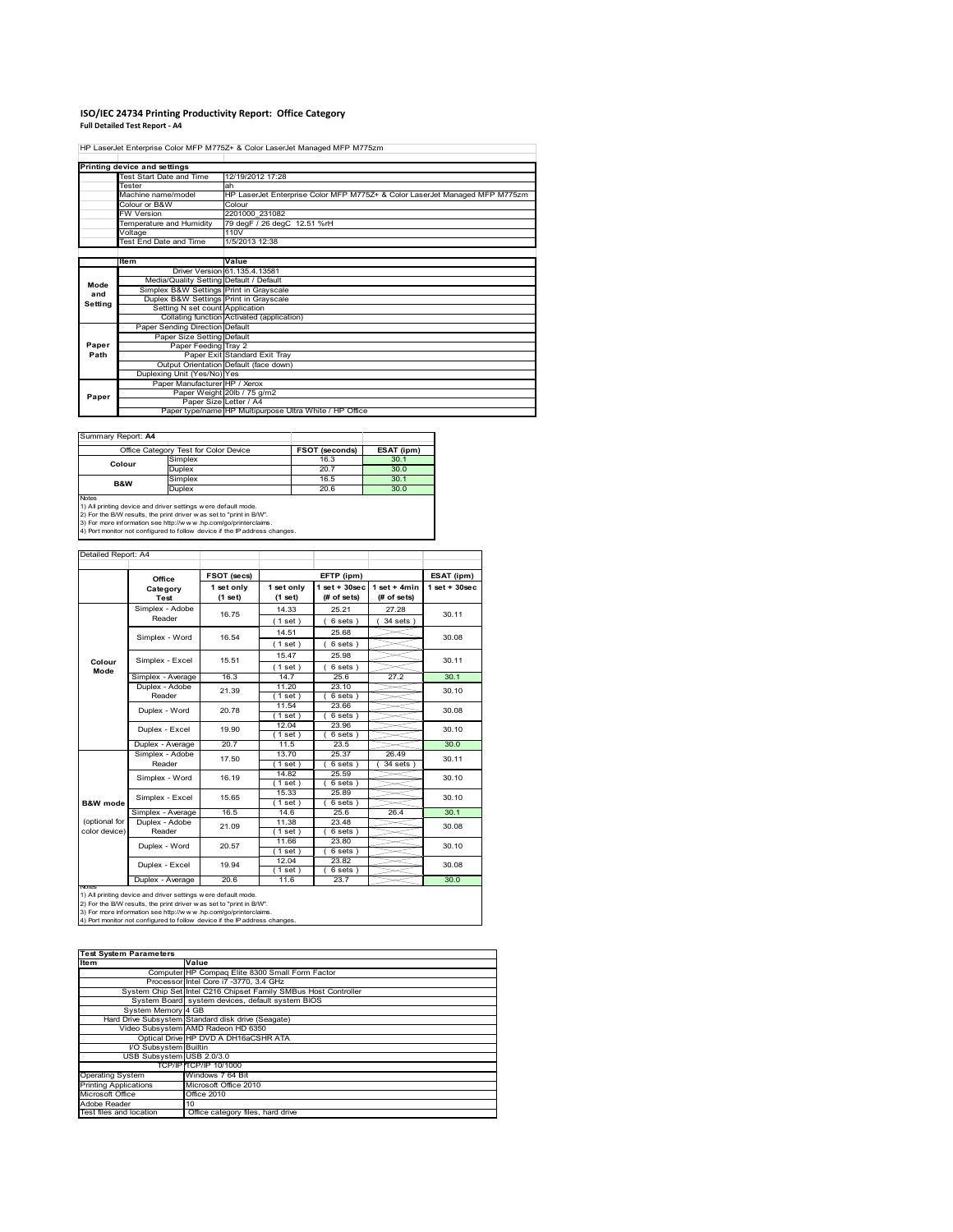## **ISO/IEC 29183 Copy Productivity Report**

**Full Detailed Test Report ‐ LETTER** HP LaserJet Enterprise Color MFP M775Z+ & Color LaserJet Managed MFP M775zm

|                  | <b>Machine Setup Information</b>         |                                                                                                |  |  |  |
|------------------|------------------------------------------|------------------------------------------------------------------------------------------------|--|--|--|
|                  | Test Start Date and Time 2/25/2013 15:00 |                                                                                                |  |  |  |
|                  | Testerlah                                |                                                                                                |  |  |  |
|                  |                                          | Machine name/model HP LaserJet Enterprise Color MFP M775Z+ & Color LaserJet Managed MFP M775zm |  |  |  |
|                  | Colour or B&W Colour                     |                                                                                                |  |  |  |
|                  |                                          | FW Version 2201000 231082                                                                      |  |  |  |
|                  | Configuration (options) Not Specified    |                                                                                                |  |  |  |
|                  |                                          | Temperature and Humidity 77 degF / 25 degC 17.36 %rH                                           |  |  |  |
|                  | Test End Date and Time: 2/28/2013 13:37  |                                                                                                |  |  |  |
|                  |                                          |                                                                                                |  |  |  |
|                  | Pre-set Item                             | Pre-set Value                                                                                  |  |  |  |
|                  | <b>Output Resolution Default</b>         |                                                                                                |  |  |  |
|                  | Output Quality Default                   |                                                                                                |  |  |  |
| Mode             |                                          | Copying Mode Colour for Colour and B&W for B&W                                                 |  |  |  |
|                  | Auto Density Adjustment Default          |                                                                                                |  |  |  |
|                  |                                          | Collating function Set in Control Panel                                                        |  |  |  |
| Paper            | Paper Sending Direction Default          |                                                                                                |  |  |  |
|                  | Paper Type Setting Default               |                                                                                                |  |  |  |
|                  | Paper Feeding Tray 2                     |                                                                                                |  |  |  |
| Paper<br>Path    | Paper Exit Default                       |                                                                                                |  |  |  |
|                  |                                          | Face Up Exit Default (face down)                                                               |  |  |  |
|                  | <b>Fixing Capability Default</b>         |                                                                                                |  |  |  |
| <b>Temporary</b> | Image Quality Stability Default          |                                                                                                |  |  |  |
| Stop             | Capacity of Paper Default                |                                                                                                |  |  |  |
|                  | Others None                              |                                                                                                |  |  |  |
|                  |                                          |                                                                                                |  |  |  |
|                  | Paper Manufacturer HP / Xerox            |                                                                                                |  |  |  |
| Paper            |                                          | Paper Weight 20lb / 75 g/m2                                                                    |  |  |  |
|                  |                                          | Paper Size Letter / A4                                                                         |  |  |  |
|                  |                                          | Paper type/name HP Multipurpose Ultra White / HP Office                                        |  |  |  |

| Summary Report: Letter                                                      |              |             |  |
|-----------------------------------------------------------------------------|--------------|-------------|--|
|                                                                             | <b>sFCOT</b> | sESAT (ipm) |  |
| Color                                                                       | 10.4         | 30.1        |  |
| <b>B&amp;W</b>                                                              | 10.6         | 30.1        |  |
| <b>Notes</b><br>First Copy Out and Copy Speed measured using ISO/IEC 29183, |              |             |  |

First Copy Out and Copy Speed measured using ISO/IEC 29183,<br>excludes first set of test documents. For more information see<br>http://www.hp.com/go/printerclaims. Exact speed varies depending on<br>the system.configuration and do

|       | Detailed Report: LETTER |              |       |             |                |             |
|-------|-------------------------|--------------|-------|-------------|----------------|-------------|
|       | <b>Target</b>           | sFCOT (secs) |       | sEFTP (ipm) |                | sESAT (ipm) |
|       |                         |              | 1copy | 1copy+30sec | 1copy+4minutes |             |
|       | A                       | 10.36        | 5.79  | 25.48       | 27.37          | 30.10       |
|       |                         |              |       | 23 sets     | 138 sets       |             |
|       | B                       | 10.48        | 5.72  | 25.46       |                | 30.11       |
|       |                         |              |       | 23 sets     |                |             |
| Color | C                       | 10.22        | 5.86  | 25.17       |                | 30.10       |
|       |                         |              |       | 23 sets     |                |             |
|       | D                       | 10.47        | 5.72  | 25.36       |                | 30.10       |
|       |                         |              |       | 23 sets     |                |             |
|       | Average                 | 10.4         | 5.7   | 25.3        | 27.3           | 30.1        |
|       | A                       | 10.46        | 5.72  | 25.42       | 26.47          | 30.11       |
|       |                         |              |       | 23 sets     | 138 sets       |             |
|       | B                       | 10.29        | 5.82  | 25.43       |                | 30.11       |
|       |                         |              |       | 23 sets     |                |             |
| B&W   | C                       | 10.72        | 5.59  | 25.29       |                | 30.11       |
|       |                         |              |       | 23 sets     |                |             |
|       | D                       | 10.66        | 5.62  | 25.43       |                | 30.13       |
|       |                         |              |       | 23 sets     |                |             |
|       | Average                 | 10.6         | 5.6   | 25.3        | 26.4           | 30.1        |

First Copy Out and Copy Speed measured using ISO/IEC 29183, excludes first set of test documents. For more information see<br>http://w w w .hp.com/go/printerclaims. Exact speed varies depending on the system configuration and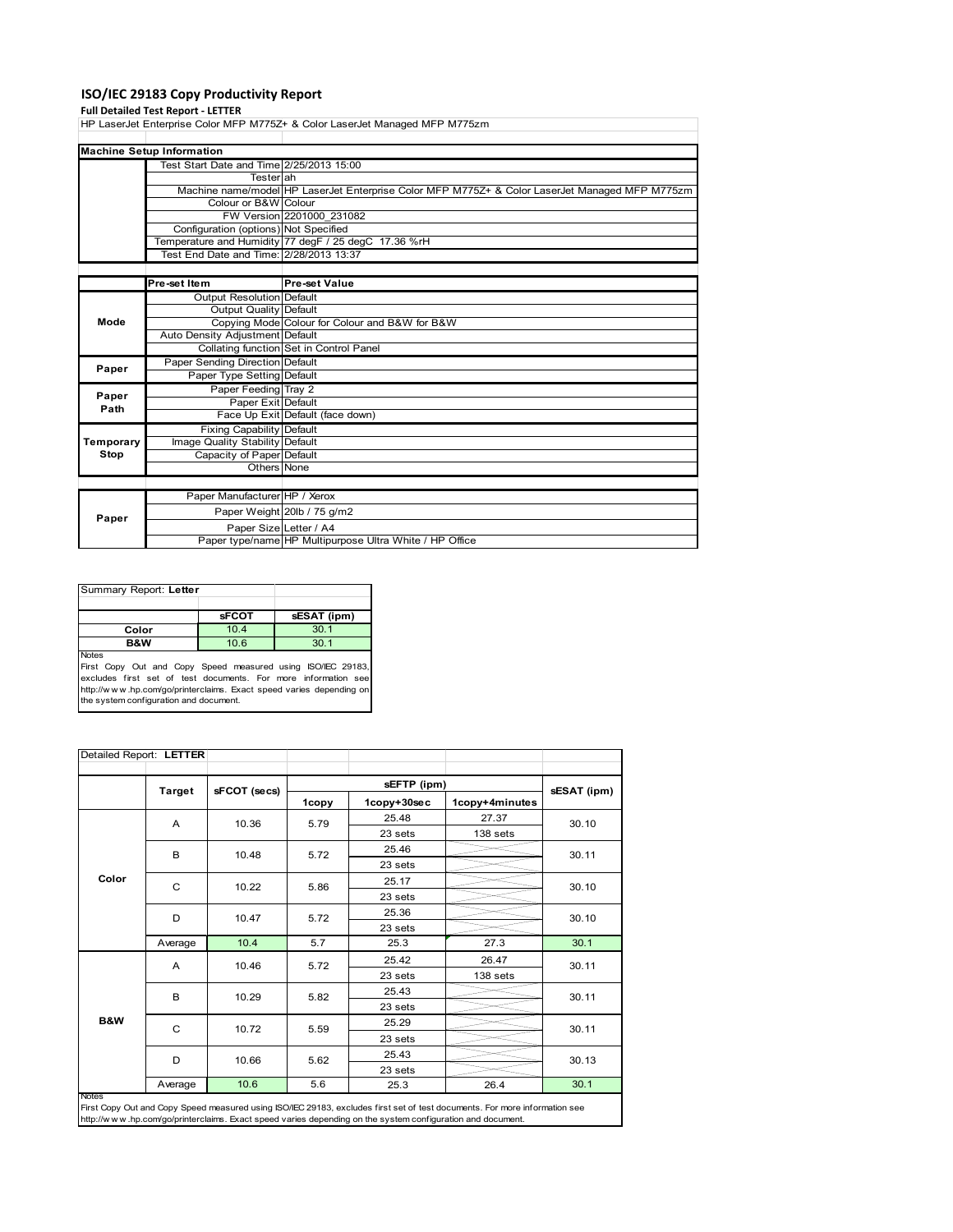## **ISO/IEC 29183 Copy Productivity Report**

#### **Full Detailed Test Report ‐ A4**

HP LaserJet Enterprise Color MFP M775Z+ & Color LaserJet Managed MFP M775zm

|      | <b>Machine Setup Information</b>         |                                                                                                |
|------|------------------------------------------|------------------------------------------------------------------------------------------------|
|      | Test Start Date and Time 2/25/2013 15:00 |                                                                                                |
|      | Testerlah                                |                                                                                                |
|      |                                          | Machine name/model HP LaserJet Enterprise Color MFP M775Z+ & Color LaserJet Managed MFP M775zm |
|      | Colour or B&W Colour                     |                                                                                                |
|      |                                          | FW Version 2201000 231082                                                                      |
|      | Configuration (options) Not Specified    |                                                                                                |
|      |                                          | Temperature and Humidity 77 degF / 25 degC 17.36 %rH                                           |
|      | Test End Date and Time: 2/28/2013 13:37  |                                                                                                |
|      |                                          |                                                                                                |
|      | Pre-set Item                             | <b>Pre-set Value</b>                                                                           |
|      | Output Resolution Default                |                                                                                                |
|      | <b>Output Quality Default</b>            |                                                                                                |
| Mode |                                          | Copying Mode Colour for Colour and B&W for B&W                                                 |
|      | Auto Density Adjustment Default          |                                                                                                |
|      |                                          | Collating function Set in Control Panel                                                        |

| Paper             | Paper Sending Direction Default  |                                                         |
|-------------------|----------------------------------|---------------------------------------------------------|
|                   | Paper Type Setting Default       |                                                         |
| Paper             | Paper Feeding Tray 2             |                                                         |
| Path              | Paper Exit Default               |                                                         |
|                   |                                  | Face Up Exit Default (face down)                        |
|                   | <b>Fixing Capability Default</b> |                                                         |
| Temporary<br>Stop | Image Quality Stability Default  |                                                         |
|                   | Capacity of Paper Default        |                                                         |
|                   | Others None                      |                                                         |
|                   |                                  |                                                         |
| Paper             | Paper Manufacturer HP / Xerox    |                                                         |
|                   |                                  | Paper Weight 20lb / 75 g/m2                             |
|                   | Paper Size Letter / A4           |                                                         |
|                   |                                  | Paper type/name HP Multipurpose Ultra White / HP Office |

| Summary Report: A4 |              |             |
|--------------------|--------------|-------------|
|                    |              |             |
|                    | <b>SFCOT</b> | sESAT (ipm) |
| Colour             | 10.5         | 30.1        |
| <b>B&amp;W</b>     | 10.6         | 30.1        |
| <b>Notes</b>       |              |             |

Notes<br>First Copy Out and Copy Speed measured using ISO/IEC 29183,<br>excludes first set of test documents. For more information see<br>http://www.hp.com/go/printerclaims. Exact speed varies depending on<br>the system.configuration

| Detailed Report: A4 |               |              |       |                            |                |             |
|---------------------|---------------|--------------|-------|----------------------------|----------------|-------------|
|                     |               |              |       |                            |                |             |
|                     | <b>Target</b> | sFCOT (secs) | 1copy | sEFTP (ipm)<br>1copy+30sec | 1copy+4minutes | sESAT (ipm) |
|                     | A             | 10.41        | 5.75  | 25.38                      | 27.47          | 30.11       |
|                     |               |              |       | 23 sets                    | 138 sets       |             |
|                     | B             |              | 5.77  | 25.40                      |                | 30.12       |
|                     |               | 10.39        |       | 23 sets                    |                |             |
| Colour              | C             | 10.42        | 5.75  | 25.43                      |                | 30.11       |
|                     |               |              |       | 23 sets                    |                |             |
|                     |               | 10.42        | 5.75  | 25.36                      |                | 30.11       |
|                     | D             |              |       | 23 sets                    |                |             |
|                     | Average       | 10.5         | 5.7   | 25.3                       | 27.4           | 30.1        |
| B&W                 | A             | 10.40        | 5.76  | 25.42                      | 26.50          | 30.11       |
|                     |               |              |       | 23 sets                    | 138 sets       |             |
|                     | B             | 10.52        | 5.70  | 25.43                      |                | 30.11       |
|                     |               |              |       | 23 sets                    |                |             |
|                     | C             | 10.35        | 5.79  | 25.41                      |                | 30.11       |
|                     |               |              |       | 23 sets                    |                |             |
|                     | D             | 10.74        | 5.58  | 25.45                      |                | 30.09       |
|                     | Average       | 10.6         | 5.7   | 23 sets<br>25.4            | 26.5           | 30.1        |
| <b>Notes</b>        |               |              |       |                            |                |             |

Notes<br>First Copy Out and Copy Speed measured using ISO/IEC 29183, excludes first set of test documents. For more information see<br>http://www.hp.com/go/printerclaims. Exact speed varies depending on the system configuration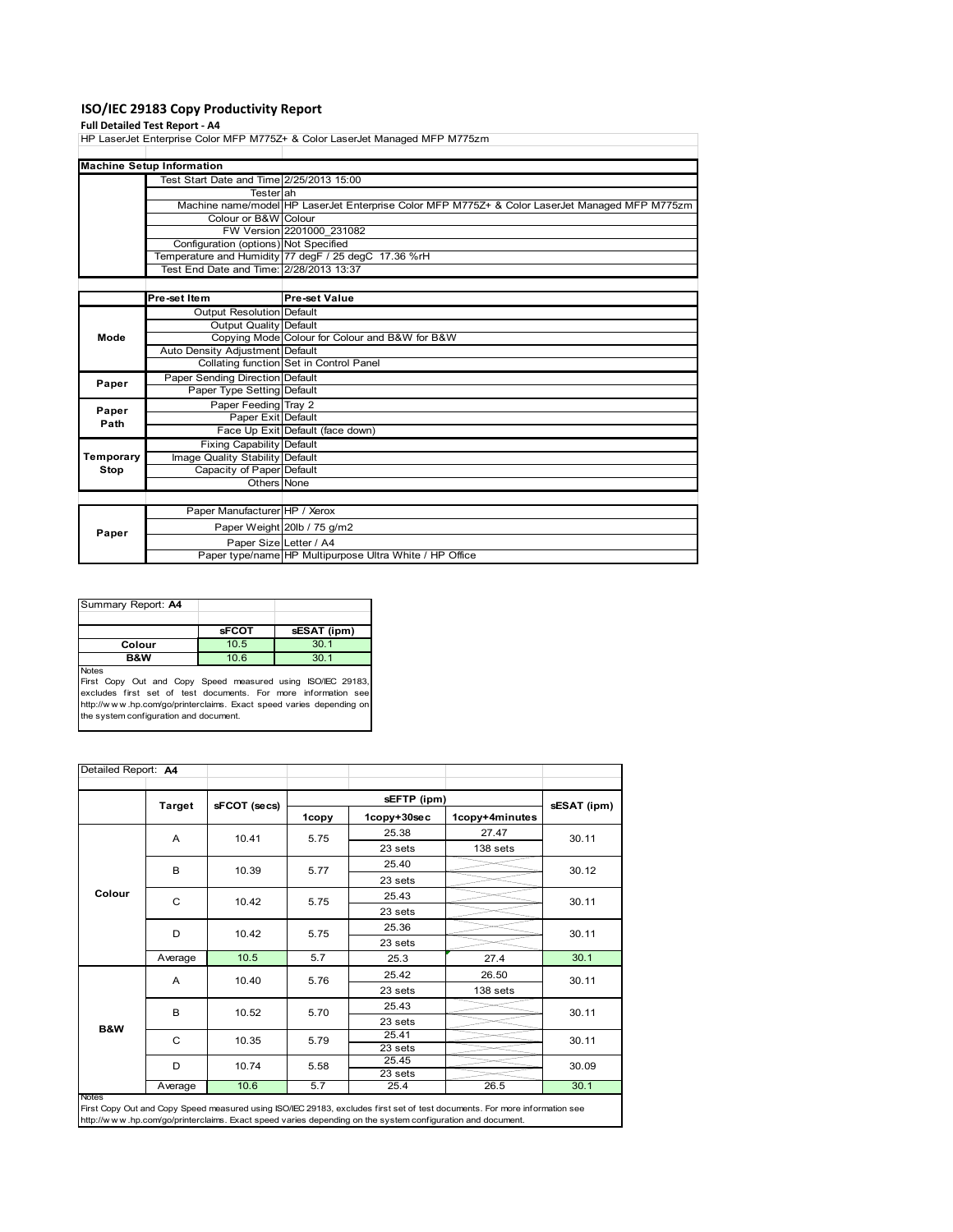## **ISO/IEC 24735 Copy Productivity Report**

**Full Detailed Test Report ‐ LETTER**

| <b>Machine Setup Information</b>         |                                                                                                |  |  |  |  |  |
|------------------------------------------|------------------------------------------------------------------------------------------------|--|--|--|--|--|
| Test Start Date and Time 1/16/2013 10:30 |                                                                                                |  |  |  |  |  |
| Testerlah                                |                                                                                                |  |  |  |  |  |
|                                          | Machine name/model HP LaserJet Enterprise Color MFP M775Z+ & Color LaserJet Managed MFP M775zm |  |  |  |  |  |
| Colour or B&W Colour                     |                                                                                                |  |  |  |  |  |
|                                          | FW Version 2201000 231082                                                                      |  |  |  |  |  |
| Configuration (options) Not Specified    |                                                                                                |  |  |  |  |  |
|                                          | Temperature and Humidity 77 degF / 25 degC 11.95 %rH                                           |  |  |  |  |  |
| Test End Date and Time: 1/23/2013 16:00  |                                                                                                |  |  |  |  |  |
|                                          |                                                                                                |  |  |  |  |  |
| Pre-set Item                             | <b>Pre-set Value</b>                                                                           |  |  |  |  |  |
| Output Resolution Default                |                                                                                                |  |  |  |  |  |
| <b>Output Quality Default</b>            |                                                                                                |  |  |  |  |  |
| Copying Mode Default                     |                                                                                                |  |  |  |  |  |
| Auto Density Adjustment Default          |                                                                                                |  |  |  |  |  |
|                                          | Collating function Activated (if not activated in default mode)                                |  |  |  |  |  |
| <b>Paper Sending Direction Default</b>   |                                                                                                |  |  |  |  |  |
| Paper Type Setting Default               |                                                                                                |  |  |  |  |  |
|                                          | Paper Feeding Standard cassette                                                                |  |  |  |  |  |
|                                          | Paper Exit Standard exit tray                                                                  |  |  |  |  |  |
| Face Up Exit Default                     |                                                                                                |  |  |  |  |  |
| <b>Fixing Capability Default</b>         |                                                                                                |  |  |  |  |  |
| Image Quality Stability Default          |                                                                                                |  |  |  |  |  |
| Capacity of Paper Default                |                                                                                                |  |  |  |  |  |
|                                          | Others Default                                                                                 |  |  |  |  |  |
|                                          |                                                                                                |  |  |  |  |  |
| Paper Manufacturer HP / Xerox            |                                                                                                |  |  |  |  |  |
|                                          | Paper Weight 20lb / 75 g/m2                                                                    |  |  |  |  |  |
| Paper Size Letter / A4                   |                                                                                                |  |  |  |  |  |

| <b>ISO/IEC 24735 Copy Productivity Report</b>                       |         |             |            |                 |                |                 |
|---------------------------------------------------------------------|---------|-------------|------------|-----------------|----------------|-----------------|
| Detailed Report: LETTER                                             |         |             |            |                 |                |                 |
|                                                                     | Copying | FSOT (secs) | EFTP (ipm) |                 |                | ESAT (ipm)      |
|                                                                     | Mode    | 1 set only  | 1 set only | $1$ set + 30sec | 1 set $+$ 4min | $1$ set + 30sec |
|                                                                     | 1:1     | 16.78       | 14.30      | 25.23           | 27.29          | 30.09           |
|                                                                     |         |             | (1 set )   | 6 sets          | 33 sets        |                 |
| <b>Color Mode</b>                                                   | 1:2     | 23.82       | 10.06      | 22.60           |                | 30.10           |
|                                                                     |         |             | (1 set )   | 6 sets          |                |                 |
|                                                                     | 2:2     | 30.96       | 7.74       | 20.42           |                | 30.12           |
|                                                                     |         |             | (1 set)    | 6 sets          |                |                 |
|                                                                     | 1:1     | 16.87       | 14.23      | 25.32           | 26.56          | 30.09           |
|                                                                     |         |             |            | 6 sets          | 34 sets        |                 |
| <b>B&amp;W</b> mode                                                 | 1:2     | 23.46       | 10.20      | 22.66           |                | 30.10<br>30.10  |
|                                                                     |         |             |            | 6 sets          |                |                 |
|                                                                     | 2:2     | 30.00       | 7.98       | 20.52           |                |                 |
|                                                                     |         |             |            | 6 sets          |                |                 |
| <b>Notes</b><br>Reports located: http://www.hp.com/go/printerclaims |         |             |            |                 |                |                 |